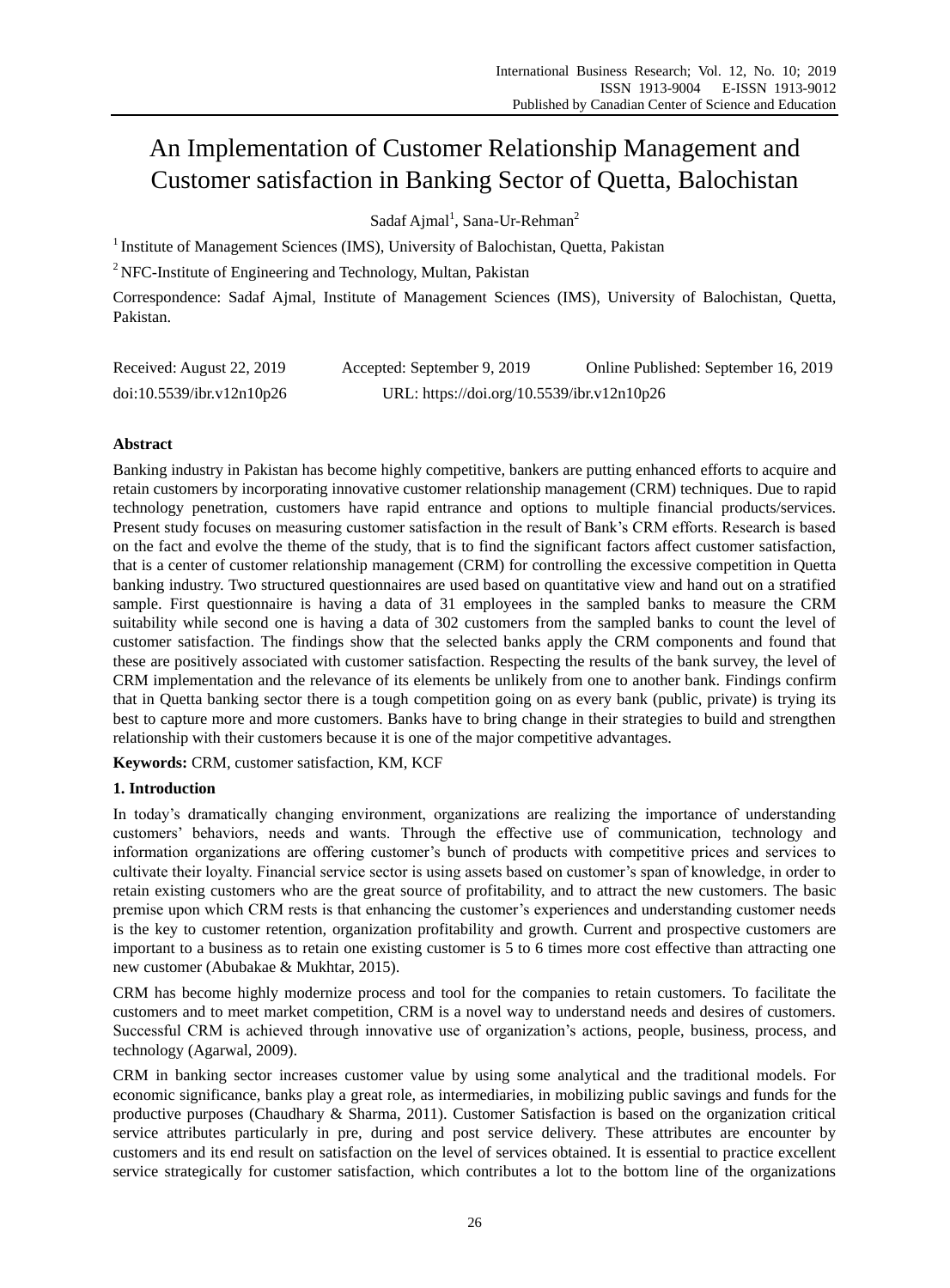(Lonial & Raju, 2015). CRM increases the performance of the organizations through identifying, acquiring, building and maintain best relationship with their customers (Haghshenas & Ahmadi, 2015).

To identify banks most profitable customers CRM sounds most effective strategy. Banks have to establish CRM strategy and carefully implement it for gaining a competitive advantage. Interaction with client's increases company profitability and consumer satisfaction. Therefore, assessing CRM practices of private and public banks are a prerequisite to know the wants and needs of customers as well as for the success of the banking industry. Different types of CRM activities are already being used in banks, some as operational CRM and some as communicational CRM. Globalization has made increasingly difficult for banks to meet the high growth of customer expectations. Banking competition is increasing year by year to gain a greater slice of market share. Banks are looking ways of achieving growth through acquisition of new customers and retaining existing ones. Customer satisfaction in banking industry mostly revolves around the service, which includes service quality, level of access, service characteristics, and complain handling system of the customers. Managing and creating a customers' database, training of employees, reducing waiting time of the customers, employees recognition on customer services through rewarding will result in best customer satisfaction. Implementing and effective CRM system will automatically result in higher customer satisfaction (Rostami et al., 2014). The objective of the research study is to see the impact of CRM on customer satisfaction.

#### **2. Theoretical Background**

CRM, being an associative field, execute areas like marketing, management and information system (Kevork & Vrechopoulos, 2009). Rigo et al., (2016), Adikram (2016) & Wali et al., (2015) define CRM as "Customer Satisfaction attitude towards a service provider, or an emotional reaction to the difference between what customers anticipate and what they receive, regarding the fulfillment of some needs, goals or desires". CRM strategy connects three fundamental dimensions of an organization that are strategy, philosophy and technology. The success of CRM strategy depends on the right balance between three important organizational resources i.e. process, people and technology. With these three resources, organizations are able to use CRM to achieve high levels of customer satisfaction, retention and loyalty (Rigo et al., 2016, Manzuma-Ndaaba, et al., 2016). CRM is "A comprehensive strategy and process that enables an organization to identify, acquire, retain and nurture profitable customers by building and maintaining long-term relationships with them" (Adikram, 2016, Oluseye et al., 2014, Wahab et al., 2011).

In today's competitive economy, many organizations are realizing the importance of customers, and are of the view that CRM should be a core to all business strategies (Wu, 2008). Kincaid (2003) describe CRM as "the strategic use of information, processes, technology, and people to manage the relationship with customers across the whole customer cycle. According to Lun & Yingying (2008) "CRM is the philosophy, policy and coordinating strategy mediated by a set of information technologies, which focuses on creating two way communication with customers so that firms have an intimate knowledge of their needs, wants, and buying patterns".

Ku (2010) points out that "CRM provides analytical, operational, and directional capabilities. The analytical capabilities enhance profitability maximization from the customer relationship, operational capabilities cut across the customer value process, and directional capabilities depend on strategic skills and reflect the sharpness of long term cooperation and organizational values". According to Saeed Awadh bin-Nashwan and Haslinda Hassan (2017) insurance companies, banks, and service providers are now know the importance of CRM in capturing new customers, retaining existing ones and maximizing their life time vale.

This paper elaborates CRM as a compound construct based on four behavioral elements such as Key customer focus, Organizing CRM, Knowledge Management and Technology.

## **3. Customer Relationship Management Construct**

Sin et al., (2010) is of the view that CRM is a multi-dimensional construct consisting of four broad behavioral components: key customer focus, organizing CRM, knowledge management, and technology-based CRM.

#### *3.1 Focusing Key Customers*

Due to the increased global competition, organizations identified the importance and necessity to become customer-centric. Organizations need CRM as a key competitive strategy in order to stay focused on the needs of their customers, to coordinate a customer centric approach throughout the organization (Zadeh et al., 2012). Organization key to success depends on managing the relationship between organizations and its current key customers (Gebert et al., 2002).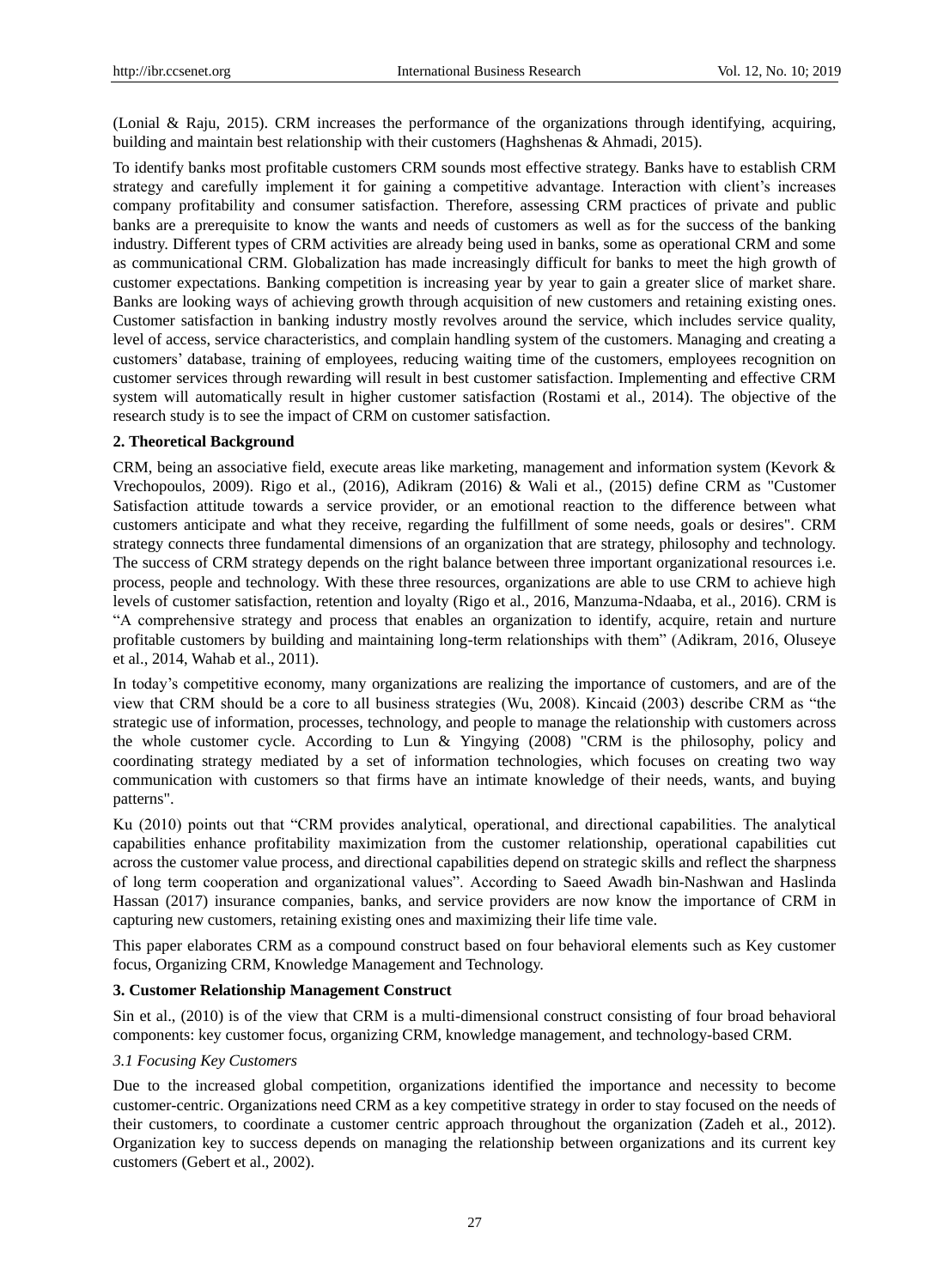# *3.2 Organizing CRM*

Organizing CRM is an essential mean by which firms assemble business activity for employees and customers (Sin et al., 2005; Yim et al., 2005). Organizations develop an appropriate working environment, adding staff with modern technologies, sound reward system, management systems for customer satisfaction, and motivational leadership to conduct customer-oriented behaviors and to enhance service employees (Mechinda & Patterson, 2011). Upcoming marketing settlements like brand differentiation, distribution, price and communication may influence by a certain organization of CRM (Richards & Jones, 2008).

# *3.3 Knowledge Management*

Organizations performance depends on building better relationship with their customers and managing knowledge effectively. Proper interactions with the customers through different touch points effectively transform customer information into knowledge. Fan and Ku (2010) are of the view that customer knowledge management enables firms to get hold strategic managerial commitments to refine an ongoing execution and associated with market capabilities.

# *3.4 Technology*

Collecting and analyzing data on customer's patterns, developing prediction models, effective customized communications, timely response, and efficient way of delivering personalized offerings to the individual customers; all such CRM applications take great advantage from technology (Peppard 2000;Vrechopoulos 2004). Technology regarding CRM helps companies in improving communication, sales presentations, tailor communication through collecting, analyzing and distributing information, and facilitates the companies for cross-referencing the customers between different parts of firms for more sales options (Widmier et al., 2002). With the help of database marketing, data mining, data warehousing, and push technologies banking industry is striving to incorporate the latest technologies to their CRM system.

# **4. Customer Satisfaction**

Enhanced Customer satisfaction is very important for getting intended results from different CRM practices in banking industry. CRM induced Customer satisfaction has gained increased attention from the researchers and practitioners alike as one of the recognized field of scholarly study and used as a fundamental tool by financial institutions for enhancing organizational performance and profitability. Sugiati et al., (2013) elaborate customer satisfaction as "feeling of a customer after comparing performance (outcome) to the expectation related to the aspects that are offered".

Customer satisfaction is "the extent to which a product's perceived performance in delivering value matches a buyer's expectations" (Armstrong & Kotler, 2003).

CRM is a philosophy that places the customer at the heart of a business organization's processes, culture and activities to improve customer's satisfaction of services, and maximizes the profits for the organizations (Agarwal, 2009). According to Basuroy et al., (2014) customer satisfaction is an investment, which is considered as an intangible asset to the organizational balance sheet. CEOs wealth on long-term incentives compensation and firm stock prices increases when the customers are satisfied with the products and services offered by the organization. Customer satisfaction forms the mutually beneficial relationships between customers and banks. According to Chopra et al., (2012), customers are becoming individualistic, quality conscious and impulsive in their buying behaviors that demands a complete range of products and services in order to optimize their products and services. Customers confidence can be increased towards services when the satisfied, a satisfied customer can uplift the frequency of their visits as well as new to bank numbers increases (Wu. Li, & Li, 2018).

# *4.1 Antecedents of Customer Satisfaction in Banking Industry*

# 4.1.1 Bank Personnel

Personnel are the key pillar of any organization whether small or large and have a vital contribution to the success of building a company's sustainable position. Characteristics concerning personnel are responsiveness, skills and knowledge, collaboration, communication and friendliness with customers. If the bank personnel are responsive to their duty, have a friendly attitude , communicate properly with the customers, handle any issue or problem relating to services, and have skill and knowledge then the customers are not just satisfied but a major source of profit to the banks for the long run.

# 4.1.2 Service Quality

Service quality is considered as an important measure of customer satisfaction. According to Parasuraman et al., (1988), service quality is described as "A global judgment or attitude, relating to the superiority of the service".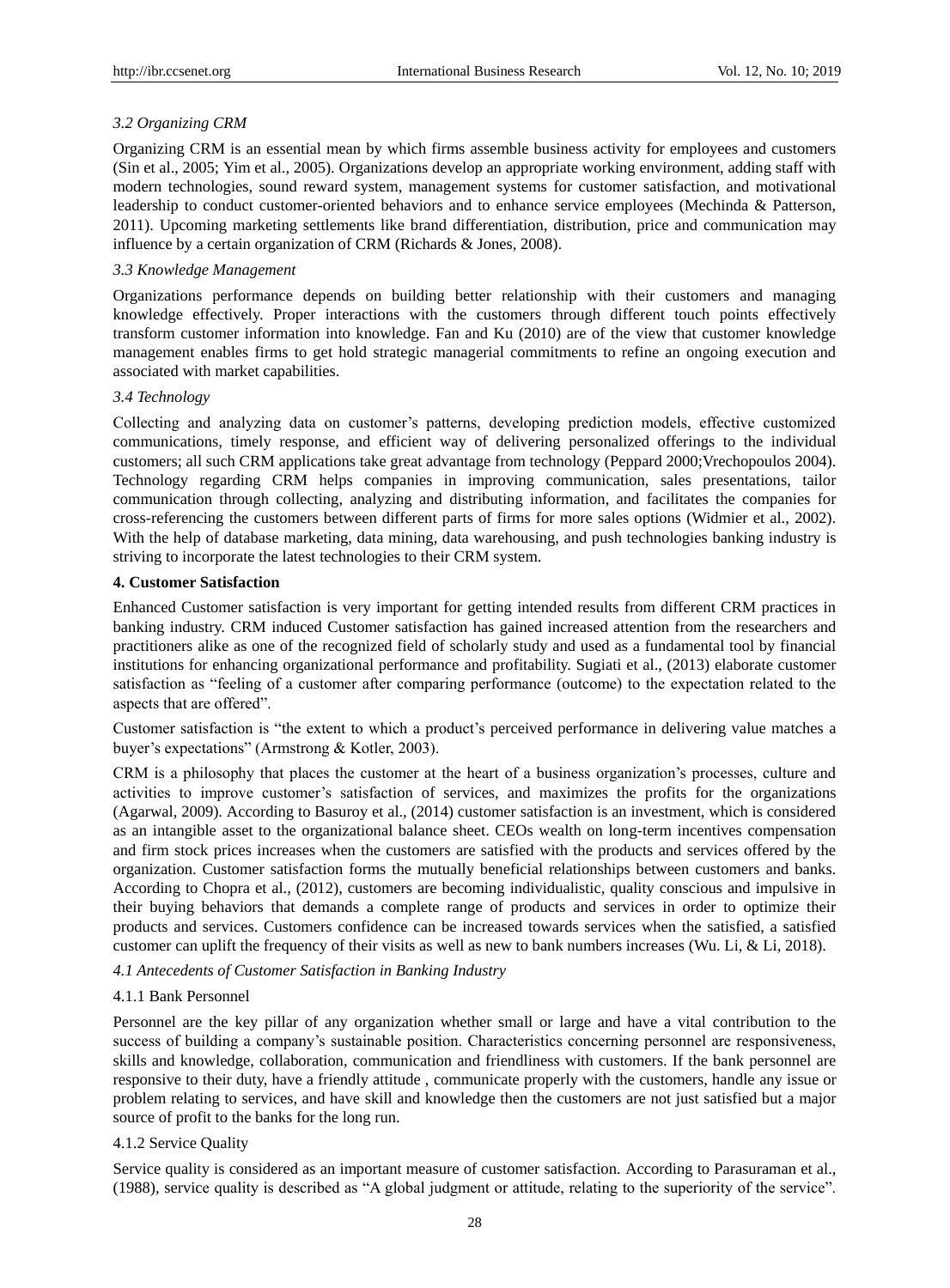Service Quality comes first. If quality of the service delivered to customers is superb, customer may neglect every other issue related with the product/services. Hokanson (1995) pointed out that in Pakistani banking sector, banks service quality is efficient having speedy transaction system, confidentiality, accuracy of the billing, billing timelines, and friendly personnel behavior; satisfied the customers. Service quality is considered as crucial part in organization execution and ill service quality creates a bad brand image in the eyes of customers that is then difficult to remove. According to Chekalina et al., (2018) organizations by maintaining and building a strong service quality can provide a high value to their customers.

Service quality is a critical component in any company's performance. Bad service creates a lousy brand image in the eyes of customers, which is difficult to remove. Service quality does not only give assurance of new customers, but it also helps the organizations to earn a sustainable long-term competitive advantage which is an ultimate source of customer satisfaction. (Muhammad Farooq et al., 2019).

#### 4.1.3 Bank Access

Access is defined as a mean of approach or entering into a place, permission or the right to enter, make use of something, get near, or to have a contact with someone. Network expansion, branches location, as well as observed troubles in the service system like strikes, damaged ATMs, etc are included (Mihelis et al., 2011). Customer satisfaction is considered an outcome of bank access. If bank access system is proper, customers are satisfied automatically because of the access to the services and use of it.

#### **5. CRM and Customer Satisfaction**

As discussed earlier, implementation of CRM successfully offers many advantages to organizations as better sells; customer satisfaction, service cost, time, lessen delicacy, market share profitability because it has emerged in recent era as a strategic solution to business problems.

Payne & Frow (2005) declers that CRM contains the enhancement and creation based on individual customer relationship targeting group of customers evolve in widening customers' value. An application of CRM requires the organizations to identify their own profitable customers and to provide them personalized services in order to increase and enhance customer satisfaction in the end. Small or large organizations have to choose CRM for maintain relationship with new to organization or existing customers for increasing profitability. CRM is its long-term focus, in which a product or service provider takes the time to really understand the needs of individual customers, and to develop personalized offerings that reflect the customer's needs for enhancing the level of customer satisfaction. Linda L. (Lillard & Mohammed Nasser Al-Suqri, 2018). Many advantages could be gained when implementing CRM such as organizational benefits in terms of customer satisfaction and customer loyalty. (Ahmed Al-Arafati et al., 2019)

#### **6. Conceptual Framework and Hypothesis**

Having conceptual coherence to the CRM area by inquiring the aspects of successful CRM implementation, current research focuses to desired results of having a CRM orientation within the organization.

Customer satisfaction is a successful tool for marketing. Successful CRM implementation requires a company-wide key customer focus in one-to-one marketing efforts to fully understand their wants and needs on an ongoing basis (Sheth et al., 2000). With Bank-wide understanding and internal support for key customer, the customers are satisfied, and influenced thus, it is proposed that:

H<sub>1</sub>: Key customer focus is positively related with customer satisfaction.

Banks must maintain valuable relationships with a strong focus on key customers in its CRM system. Banks assure that they can enhance customer relationship and satisfy customer's needs. Stefanou et al., (2003) are of the view that successful CRM must focus on customer satisfaction by continuously focusing on customers' needs and wants. A study on the long-term customer relationship with their bank and the level of satisfaction by Molina et al., (2007) reveals that bank's ensure customers to have a significant effect on customer satisfaction.

H<sub>2</sub>: The CRM organization is positively related with customer satisfaction.

Literature reveals that managing knowledge is a cornerstone to apply CRM, which depends on creating; transferring knowledge to better meets expectations of customer. According to Alemu Muleta Kebed & Zewdu Lake Tegegne (2018), there is a positive relationship between CRM organization and bank performance as the customer satisfaction is the key indicator to performance.

H<sub>3</sub>: The knowledge management is positively related with customer satisfaction.

Banks structure could be made customer centric having use of knowledge and CRM – based technology. An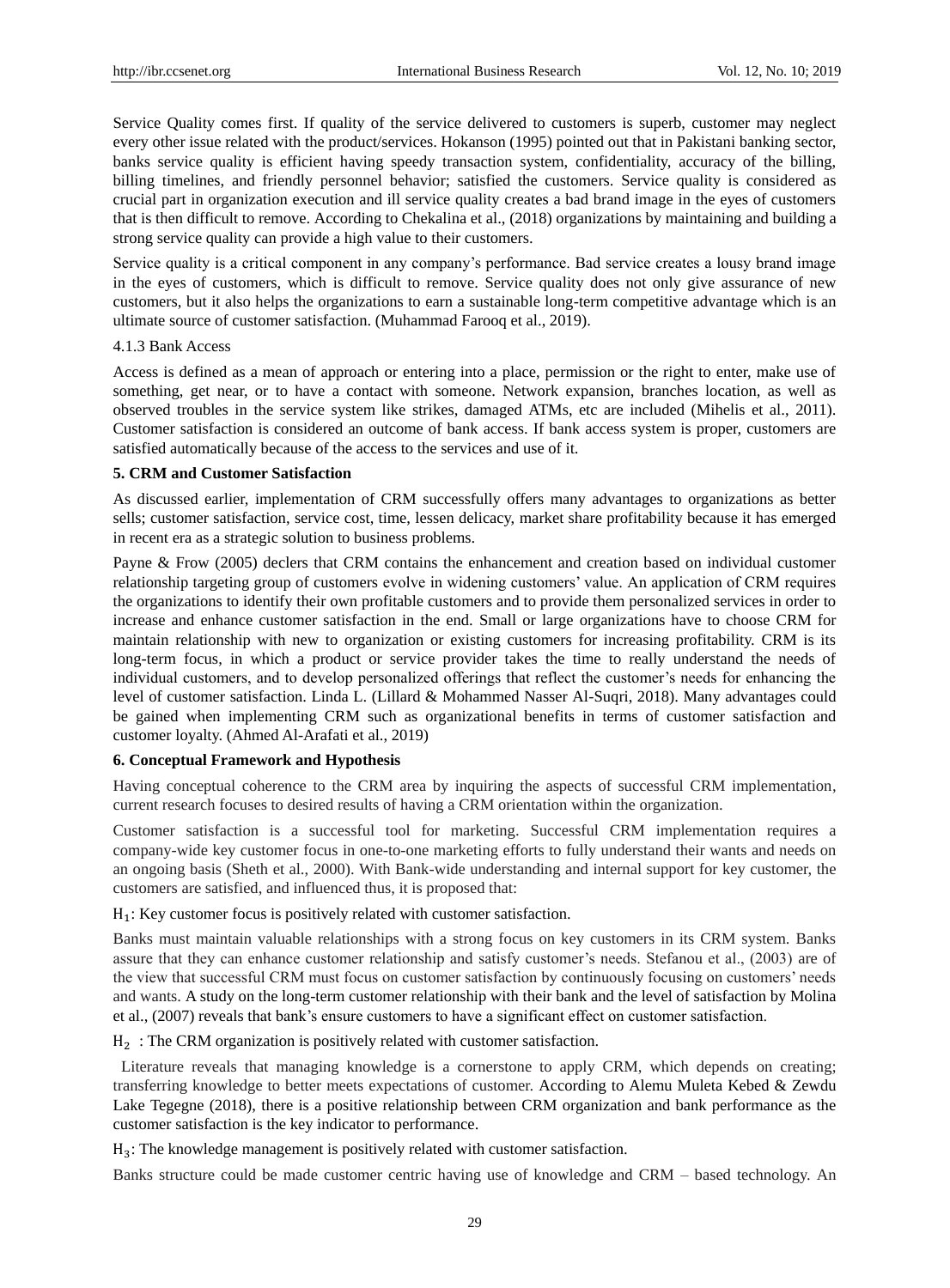organization can provide customized offerings to its value customers by using technology. Ultimately boosting customer satisfaction. Incorporating CRM technology enhances customer satisfaction, more profitable customer relationship and higher customer retention (Butler, 2000).

 $H_4$ : The technology is positively related with customer satisfaction.

Implementation of CRM successfully having advantages to organizations as better sales; customer satisfaction, service cost: time resulting in lessen down customer switching. Implementation of CRM has emerged in recent era as a suspension to business issues.

 $H<sub>5</sub>$ : The CRM is positively related with customer satisfaction.

The research work concluded that KCF, CRM organization, Knowledge Management and Technology-based CRM predicted the bank performance. This means that these variables were predictors of bank performance, which in one or another way depends on the level of customer satisfaction (Alemu Muleta Kebed & Zewdu Lake Tegegne, 2018).



Figure 1. Conceptual model of CRM and customer satisfaction

## **7. Methodology**

The study used convinces sampling technique to reach bank managers and respective branch clients. Keeping in mind sample size criteria developed by Hill & Alexander (2000), 40 managers were approached from the chosen banks resulting in 31 responses from 31 branches out of 39 branches of public and private banks in Quetta city. As well as based on the number of branches of particular banks selected in Quetta city 400 customers were approached resulting in 302 responses, one hundred fifty one responses from the public and one hundred fifty one responses from the private bank. Two chosen banks have large market share and network of branches in Pakistan. In different cities of Balochistan especially in Quetta city these banks are providing people benefits of employment, finance, training and economic development.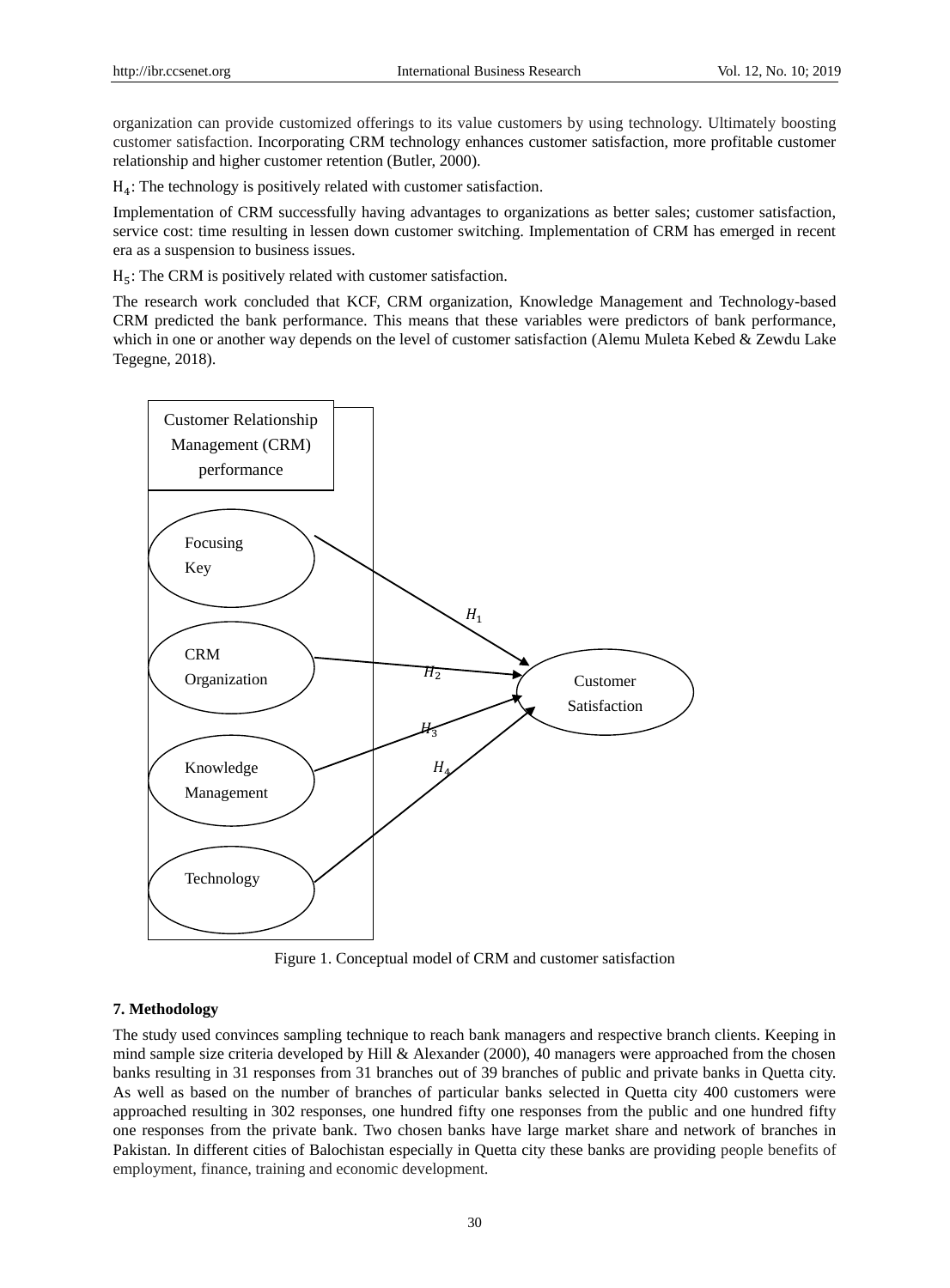Questionnaire is adapted from the literature as an instrument for data collection from both customers and managers. A five-point Likert scale from strongly disagrees with value 1 to strongly agree with value 5 is used. Twenty-one items for the measurement of CRM are adapted from Churchill, (1979); Gerbing & Anderson, (1988); Kohli & Jaworski, (1990); Desphande et al., (1993); Diamantopoulos & winklhofer, (2001); Chong & Rundus, (2004); Sin et al., (2005); and Das et al., (2009). Twenty-five items for the measurement of customer satisfaction are adapted from Hayes, (1992); Heskett et al, (1994); Schneider & Bowen, (1995). Customer satisfaction as a construct is measured through three-sub variable known as Bank personals, service quality and bank access.

## **8. Analysis**

Construct validity of latent variables is tested by exploratory factor analysis (Field, 2009). Rotated component matrix for CRM and customer satisfaction is given in Table 1 and 2, which shows that all the items of CRM and customer satisfaction construct are loaded properly given their eigenvalues and percentage of variance.

| <b>Items</b>                                                                                                    | KCF  | Organizing | KM   | <b>Technology</b> |
|-----------------------------------------------------------------------------------------------------------------|------|------------|------|-------------------|
|                                                                                                                 |      | <b>CRM</b> |      |                   |
| My bank provides customized services and products to our key customers.                                         | .943 |            |      |                   |
| My bank work constantly to delight our key customers.                                                           | .946 |            |      |                   |
| staff in my bank treats key customers with much care.                                                           | .933 |            |      |                   |
| My bank makes an effort to find out what our key customer needs.                                                | .931 |            |      |                   |
| Customers feedback on delivery and quality.                                                                     | .913 |            |      |                   |
| We systematically manage the expectations of high value customers.                                              | .813 |            |      |                   |
| We recognize that some customers are short term oriented while others are                                       | .828 |            |      |                   |
| long term oriented                                                                                              |      |            |      |                   |
| We focus on close contact with our customers.                                                                   | .731 |            |      |                   |
| Customer-centric performance standards are established and monitored at all<br>customer touch points.           |      | .778       |      |                   |
| Employee performance is measured and rewarded based on meeting customer<br>needs and successfully serving them. |      | .775       |      |                   |
| We have a proper complaint management system.                                                                   |      | .796       |      |                   |
| We reply customer feedback quickly.                                                                             |      |            | .795 |                   |
| Our organization fully understands the needs of our key customers through                                       |      |            | .884 |                   |
| their feedback.                                                                                                 |      |            |      |                   |
| We use information from customers to design or improve our products or<br>services                              |      |            | .907 |                   |
| We have an effective customer recovery strategy including guarantees for<br>service failures.                   |      |            | .885 |                   |
| We have a right software to serve our customers                                                                 |      |            |      | .902              |
| We have right technical personnel to provide technical support for the                                          |      |            |      | .905              |
| utilization of computer technology in building customer relationships.                                          |      |            |      |                   |
| Individual customer information is available at every contact point                                             |      |            |      | .948              |
| We maintain a comprehensive database of our customers                                                           |      |            |      | .810              |
| We continually update our software programs.                                                                    |      |            |      | .704              |
| We communicate with our customers through e-mail, phone, Fax and web.                                           |      |            |      | .665              |
| <b>Eigenvalue</b>                                                                                               | 7.43 | 3.61       | 3.26 | 2.70              |
| Percentage of variance                                                                                          | 29.7 | 14.4       | 13.0 | 10.7              |

## Table 1. Rotated component Matrix for CRM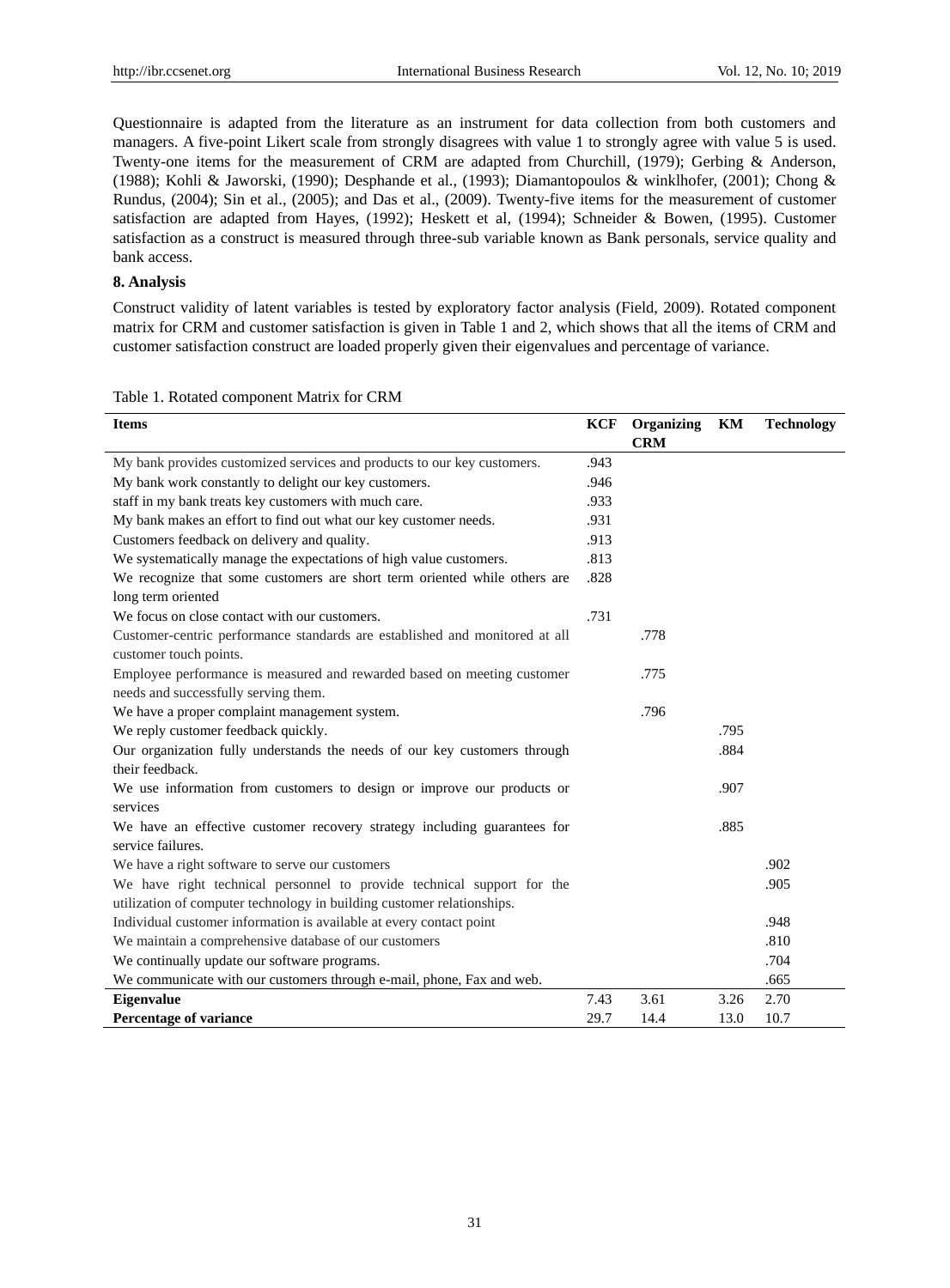#### Table 2. Rotated component matrix for customer satisfaction

| Variable's Item                                                         | <b>Bank</b> | <b>Service</b> | <b>Bank</b> |
|-------------------------------------------------------------------------|-------------|----------------|-------------|
|                                                                         | personal    | quality        | access      |
| Knowledge and skills of my bank staff is perfect.                       | .617        |                |             |
| I am very satisfied from the responses of my bank staff.                | .648        |                |             |
| I have a friendly relationship with my bank staff.                      | .659        |                |             |
| Bank staff always understands and satisfy my financial needs.           | .643        |                |             |
| My bank staff always does the right things at the first time.           | .690        |                |             |
| Bank staff is never busy to response my request.                        | .669        |                |             |
| Staff of my bank always follow their promises                           | .679        |                |             |
| Staff of my bank properly handles any problem that arises.              | .676        |                |             |
| Staff of my bank has the ability to answer all my questions.            | .695        |                |             |
| My bank staff is                                                        |             |                |             |
| Friendly.                                                               | .776        |                |             |
| Willing to help.                                                        | .811        |                |             |
| Having a concerned and caring attitude.                                 | .796        |                |             |
| Providing prompt customer service.                                      | .772        |                |             |
| Being capable and competent.                                            | .702        |                |             |
| Giving me their undivided attention.                                    | .755        |                |             |
| Being consistently courteous.                                           | .679        |                |             |
| Maintaining a professional appearance.                                  | .505        |                |             |
| Bank statements are easy to read and understandable.                    |             | .532           |             |
| My bank always provides error free statements.                          |             | .601           |             |
| My bank maintains clean and pleasant branch office facilities.          |             | .654           |             |
| My bank charges reasonable service fees.                                |             | .615           |             |
| My bank charges competitive interests rates on loans.                   |             | .554           |             |
| My bank provides me with a good value in banking products and services. |             | .499           |             |
| The branch network of my bank is much expanded.                         |             |                | .615        |
| I have never been in trouble due to ATM machines of my bank.            |             |                | .567        |
| <b>Eigenvalue</b>                                                       | 9.27        | 3.24           | 1.48        |
| Percentage of variance                                                  | 37.03       | 12.96          | 5.91        |

One of the most frequent reliability measures used by the researchers for measuring the items' internal consistency is Cronbach alpha (Gebeyehe Jalu, 2014). For each of the four dimensions of CRM and three dimensions of customer satisfaction Cronbach's alpha values are in appropriate range as shown in Table 3. Reliability coefficients for all variables exceed 0.7 as recommended by Nunnally, 1978; Shifera, 2011).

|                 | No of items |      |
|-----------------|-------------|------|
| <b>KCF</b>      | 08          | .981 |
| Organizing CRM  | 03          | .863 |
| KМ              | 04          | .907 |
| Technology      | 06          | .955 |
| Bank personnel  | 17          | .938 |
| Service quality | 06          | .894 |
| Bank access     | 02          | .710 |

Table 4. Correlation Matrix b/w Dependent and Independent Variables

|                          |         |             | Overall            |          |  |
|--------------------------|---------|-------------|--------------------|----------|--|
|                          |         |             | J.                 |          |  |
| 1.KCF                    |         |             |                    |          |  |
| 2.CRM organization       | $.309*$ |             |                    |          |  |
| 3.KM                     | .196    | .275        |                    |          |  |
| 4. Technology            | .416    | $.552^{**}$ | .270               |          |  |
| 5. Customer satisfaction | .451    | $.662**$    | $412$ <sup>*</sup> | $.630**$ |  |
|                          |         |             |                    |          |  |

 $^{\ast}$ P<.05, \*\*p<0.01

Table 4 indicates, results of correlation analysis among dependent (customer satisfaction) and independent variables (KCF, CRM organization, KM, and technology). Simultaneously correlation analysis results indicate that all independent variables KCF, CRM organization, KM, and technology have a significant impact on customer satisfaction.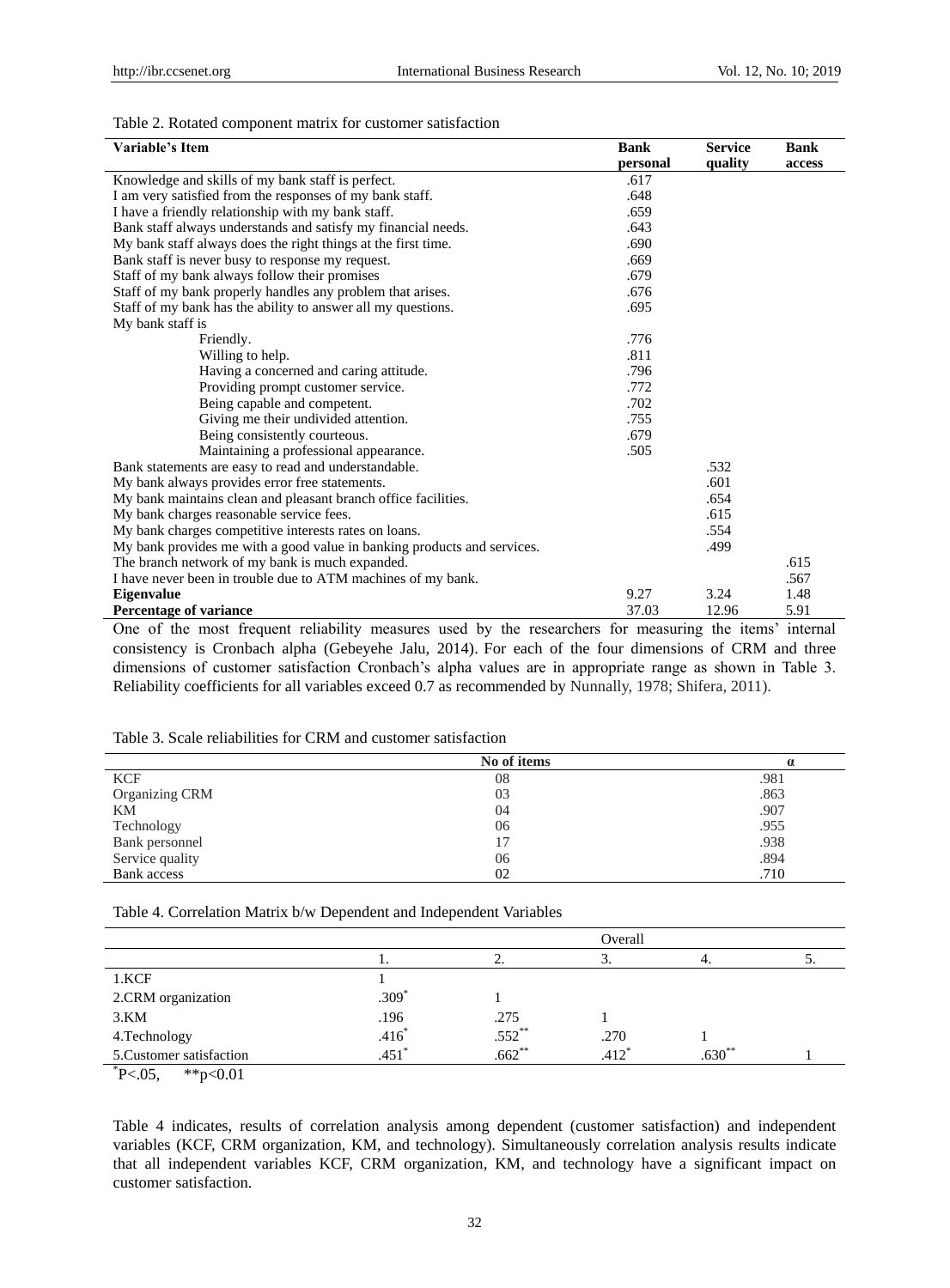Regression analysis is applied to test the dependency between independent and dependent variables. Three-hundred and two customers and thirty-one managers. One fifty-one customers each from public sector bank and one fifty-one customers of private sector bank responded. From fifteen branches of public sector bank data is being collected and from sixteen branches of private sector bank. Every single manager of both sector banks has some customers from which data is collected. For regression, analysis data of dependent variables is equated by taking average values of all customers associated with respective bank manager/officer.

## Table 6. Regression Analysis

|                         |           |          | <b>Beta</b> |          |                                  |  |
|-------------------------|-----------|----------|-------------|----------|----------------------------------|--|
| <b>KCF</b>              | $.451$ ** |          |             |          | .171                             |  |
|                         | (2.72)    |          |             |          |                                  |  |
| <b>CRM</b> organization |           | $.662**$ |             |          | $(1.24)$<br>$.388$ <sup>**</sup> |  |
|                         |           | (4.76)   |             |          | (2.52)                           |  |
| KM                      |           |          | $.412*$     |          | .194                             |  |
|                         |           |          | (2.44)      |          | $(1.48)$<br>$.295^*$             |  |
| <b>Technology</b>       |           |          |             | $.630**$ |                                  |  |
|                         |           |          |             | (4.37)   | (1.86)                           |  |
| $\mathbf{R}^2$          | .225      | .439     | .170        | .397     | .595                             |  |
| Adj $\mathbf{R}^2$      | .198      | .430     | .141        | .376     | .532                             |  |
|                         |           |          |             |          |                                  |  |

\* P<.05, \*\*p<0.01, parentheses ( ) shows the t-value. Dependent variable (customer satisfaction)

As first hypothesis states that key customer focus is positively related with customer satisfaction. According to Table 6, key customer focus is positively related with customer satisfaction ( $\beta$ =.451, t= 2.72, p< 0.01). Moreover, key customer focus accounts for an explaining significant amount of variation in customer satisfaction ( $R^2$ =.225, adj  $R^2$ =.198). It proves that organization success depends upon managing the relationship between its current key customers. As KCF, increases from the management side the level of customer satisfaction increases too. KC are the main element of any firm success of failure study reveals that as more the attention is paid to the key organization customers the more satisfied they are.

Our second hypothesis state that's organizing CRM is positively related with customer satisfaction. Table 6 shows, there is a significant impact of organizing CRM on customer satisfaction ( $\beta$ =.662, t= 4.76, p< 0.01). CRM organization accounts for a significant amount of variation in customer satisfaction ( $R^2$ =.439, adj  $R^2$ =.430). Its proves that organizing CRM activities (i.e. having good working environment, appropriate reward system, inspirational leadership to enhance service employees to conduct customer oriented behaviors, and providing staff with modern tools and technology) are the essential mean through which firms organize their actual business processes for employees and customers, and by improving these activities has a greater impact on customer satisfaction.

Our third hypothesis state that knowledge management is positively related with customer satisfaction. According to the Table 6, there is a relationship between KM and customer satisfaction, KM is positively related with customer satisfaction ( $\beta$ =.412, t= 2.44, p < 0.05). However, KM accounts for a significant amount of variation in customer satisfaction ( $R^2$ =.170, adj  $R^2$ =.141). It proves that customer knowledge management enables the organizations to take strategic managerial decisions for improving the ongoing performance and to keep the customers satisfy. Proper management of knowledge helps keeping the customer satisfied and if the existing ones are satisfied new can also be caught.

Forth hypothesis States that technology is positively related with customer satisfaction. According to the results as shown in Table 6, there is a significant relationship between technology and customer satisfaction ( $\beta$ =.630, t= 4.37, p < 0.01). Moreover, technology accounts for a significant amount of variation in customer satisfaction  $(R^2 = .397,$  adj  $R^2 = .376$ ). It proves that incorporating CRM technology enhances customer satisfaction. Technology regarding CRM helps companies to improve communication with their customers, and tailored communication through collecting, analysis and distributing information.

Simple linear regression proves that KCF, CRM organization, KM, and technology have a significant impact on customer satisfaction. As, management focuses on the CRM activities increases it increases level of customer satisfaction.

According to the Fifth hypothesis, CRM has positive impact on customer satisfaction. Multiple regression analysis shows the simultaneous positive effect of all CSR component on Customer satisfaction as key customer focus (β=.151, t= 1.06, p > 0.05) Organizing CRM (β=.388, t= 2.52, p < 0.01) KM (β=.194, t= 1.48, p > 0.05)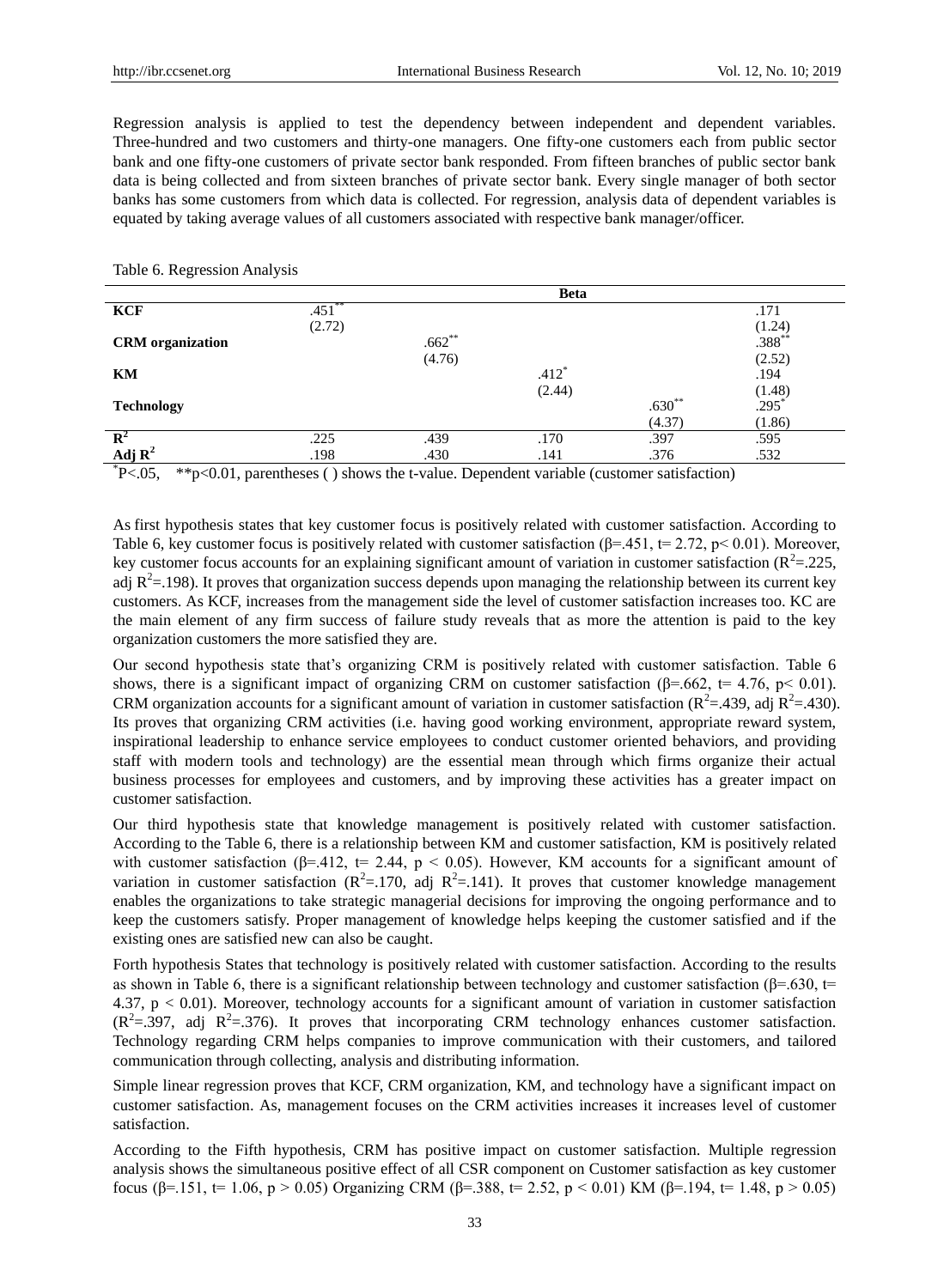technology ( $\beta$ =.295, t= 1.86, p < 0.05) accounts for a significant amount of variation in customer satisfaction  $(R^2 = .595, \text{ adj } R^2 = .532)$  hence proving H5.

## **9. Discussion**

Customers are the basis for maintaining a competitive edge; the more strong the relations of banks with their customers are, higher the chance of their success. Building and strengthening a relationship with the customers is essential. According to Gilbert (2003), it is difficult for the competitors if banks build and maintain a strong relationship with their customers because building and maintain a close and satisfactory relationship with customers is of much importance for any organization. Major focus of CRM in banks is just not to acquire new customers but also to build a higher level of customer satisfaction in existing ones and to make them loyal too. The best weapon of banking institutions with in a strong competitive environment is to establish and maintain customer focus attitude with the implementation of CRM activities. All over the world, banking sector is facing immense competition, and Pakistani-banking sector is not an exception. While following the fact that acquiring new customer is more costly than retaining the existing ones researcher developed the basic purpose of this research study that is to discover the major factors that affect the customer satisfaction, which is a focus of CRM for overcoming high competition in banking sector of Quetta ,Balochistan.

The Pakistani banking industry has chosen the CRM activities, as being fully aware about better use of resources for maintaining products and services, and the need to maintain customer's base to satisfy them more and more.

This research study helps the banks to build a level of customer satisfaction, which is a major focus of CRM. The CRM practices construct is empirically tested and found an increase in organizational performance in terms of customer satisfaction. The analysis of results shows that the four dimensions of CRM practices – KCF, organizing CRM, KM, and technology are the important element in increasing customer satisfaction. The more the customers are satisfied the more banks focus on implementing CRM practices. According to the management and customer survey CRM, elements are having positive impact on customer satisfaction. According to figure 1, conceptual model of CRM and customer satisfaction the affect of studied factors on customer satisfaction and their affect on each other vary from bank to bank and this variation can help the banks to understand their weakness, in order to build and strengthen satisfaction of their customers.

### **10. Limitations**

This study is limited to the basic purpose of this research study, to discover the major factors that affect customer satisfaction, which is a focus of CRM for overcoming high competition in the banking sector of Quetta, Balochistan. Based on the sampling criteria, researcher examines two categories of banks in Quetta, serving as a public bank and private bank. This research study is limited to Quetta because of researcher's costs, time and other constrains.

# **References**

- Abubakar, M., & Mukhtar, S. (2015). Relationship Marketing, Long Term Orientation and Customer Loyalty in Higher Education. *Mediterranean Journal of Social Sciences*, *6*(4), 466-474. https://doi.org/10.5901/mjss.2015.v6n4p466
- Adamantios, D., & Heidi, M. W. (2001). Index construction with formative indicators: An alternative to scale development. *Journal of marketing research*, *38*(2), 269-277. https://doi.org/10.1509/jmkr.38.2.269.18845
- Adikaram, C. H. (2016). The Relationship between Customer Relationship Management and Customer Satisfaction. *International Journal of Arts and Commerce*, *5*(2), 69-95.
- Agarwal, R. (2009). A comparative study of nationalized and private banks with reference to customer relation management. School of management studies Punjab University, Patiala.
- Ahmed Al-Arafati., K. A. K., & Sami, A. (2019). The mediating effect of output quality on the relationship between top management support and customer satisfaction on the implementation of customer relationship management system in public sector. *Academy of Strategic Management Journal, 18*(2).
- Alemu, M. K., & Zewdu, L. T. (2018). The effect of customer relationship management on bank performance: In context of commercial banks in Amhara Region, Ethiopia. *Business & Management*, *5,* 1499183. https://doi.org/10.1080/23311975.2018.1499183
- Armstrong, G., & Philip, K. (2003). *Marketing: An Introduction Upper Saddle River,* NJ. *5*th (Ed.): Prentice Hall.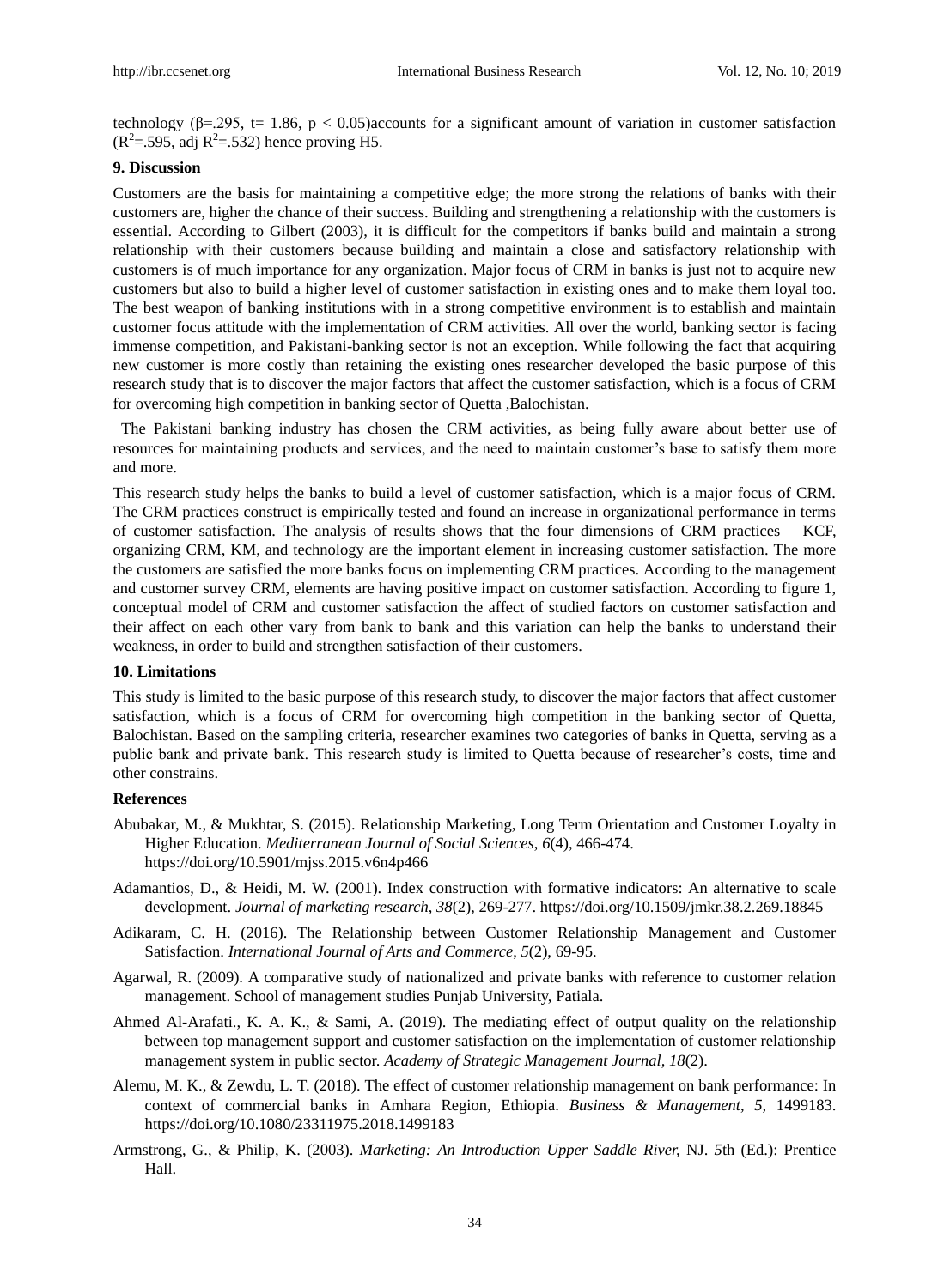- Basuroy, S., Gleason, K. C., & Kannan, Y. H. (2014). CEO compensation, customer satisfaction, and firm value. *Review of Accounting and Finance, 13*(4), 326-352. https://doi.org/10.1108/RAF-11-2012-0120
- Butler, S. (2000). Changing the game: CRM in the e-world. *Journal of Business Strategy*, *21*(2), 13-14. https://doi.org/10.1108/eb040067
- Chaudhary, K., & Sharma, M. (2011). Performance of Indian public sector banks and private sector banks: A comparative study. *International journal of innovation, management and technology, 2*(3).
- Chekalina, T., Fuchs, M., & Lexhagen, M. (2018). Customer based destination brand equity modeling: The role of destination resoueces, value for money, and vale issue. *Journal of Travel Research*, *57*(1), 31-51. https://doi.org/10.1177/0047287516680774
- Chong., & Rundus. (2004). Total quality management, market competition and organizational performance. *The British accounting review*, *36*(2), 155-172. https://doi.org/10.1016/j.bar.2003.10.006
- Chopra, A., Arora, U., & Kumar, R. (2012). An empirical study on customer perception towards CRM practices in foreign banks", *IJMRS's international journal of management science, 1*(2).
- Churchill, G. A. (1979). A paradigm for developing better measures of marketing constructs. *Journal of marketing research, 16*(1), 64-73. https://doi.org/10.1177/002224377901600110
- Deshpandé, R., Farley, J. U., & Webster, F. E. (1993). Corporate Culture, Customer Orientation, & Innovativeness in Japanese Firms: A Quadrad Analysis. *Journal of Marketing, 57*(1), 23-37. https://doi.org/10.1177/002224299305700102
- Fan, Y., & Ku, E. (2010). Customer focus, service process fit and customer relationship management profitability: the effect of knowledge sharing. *The Service Industries Journal*, *30*(2), 203-222. https://doi.org/10.1080/02642060802120141
- Field, A. (2009). *Discovering statistics using SPSS: and sex and drugs and rock n'roll* (3 ed.): sage publications.
- Gebert, H., Geib, M., Kolbe, L., & Riempp, G. (2002). Towards customer knowledge management: Integrating customer relationship management & knowledge management concepts. *Paper presented at the Second International Conference on Electronic Business*, Taipei, Taiwan.
- Gebeyehe, J. (2014). Effects of customer relationship management on market performance: the case of selected. *Journal of marketing management,* Mekelle city.
- Gerbing, D. W., & James, C. A. (1988). An Updated Paradigm for Scale Development Incorporating Unidimensionality and Its Assessment. *Journal of Marketing Research, 25*(2), 186-192. https://doi.org/10.1177/002224378802500207
- Haghshenas, M., & Ahmadi, S. M. (2015). The effects of customer relationship management dimensions on organizational performance Case study: shipping organization of Iran. *WALIA journal, 31*(4), 134-141.
- Hayes, S. C. (1992). Verbal relations, time, and suicide Reno, NV: Context Press in S. C. Hayes & L. J. Hayes (Eds.). Understanding *verbal relations*, 109-118.
- Heskett, J. L., Jones, T. O., Loveman, G. W., Sasser., W. E., & Schlesinger, L. A. (1994). Putting the service-profit chain to work. *Harvard Business Review, 72*(2), 164-174.
- Hokanson, S. (1995). The deeper you analyze the more you satisfy customers: *Marketing News, 16.*
- Jagdish, N. S., Rajendra, S. S., & Arun, S. (2000).The antecedents and consequences of customer-centric marketing. *Journal of academy of marketing science, 28*(1), 55-66. https://doi.org/10.1177/0092070300281006
- Jun, W. (2008). Customer relationship management in practice: A case study of Hi-tech company from China. *Service Systems and Service Management, International Conference*, Sch. of Econ and Manage. Beijing Univ. of Posts & Telecommunication. https://doi.org/10.1109/ICSSSM.2008.4598558
- Kevork, E. K., & Vrechopoulos, A. P. (2009). CRM literature: conceptual & functional insights by keyword analysis. *Journal of marketing intelligence & planning*, *27*(1), 48-85. https://doi.org/10.1108/02634500910928362
- Kincaid, J. W. (2003). Customer relationship management: Getting it Right, Prentice Hall, Upper Saddle River, NJ.
- Kohli, A. K., & Bernard, J. J. (1990). Market orientation: The construct, research propositions, and managerial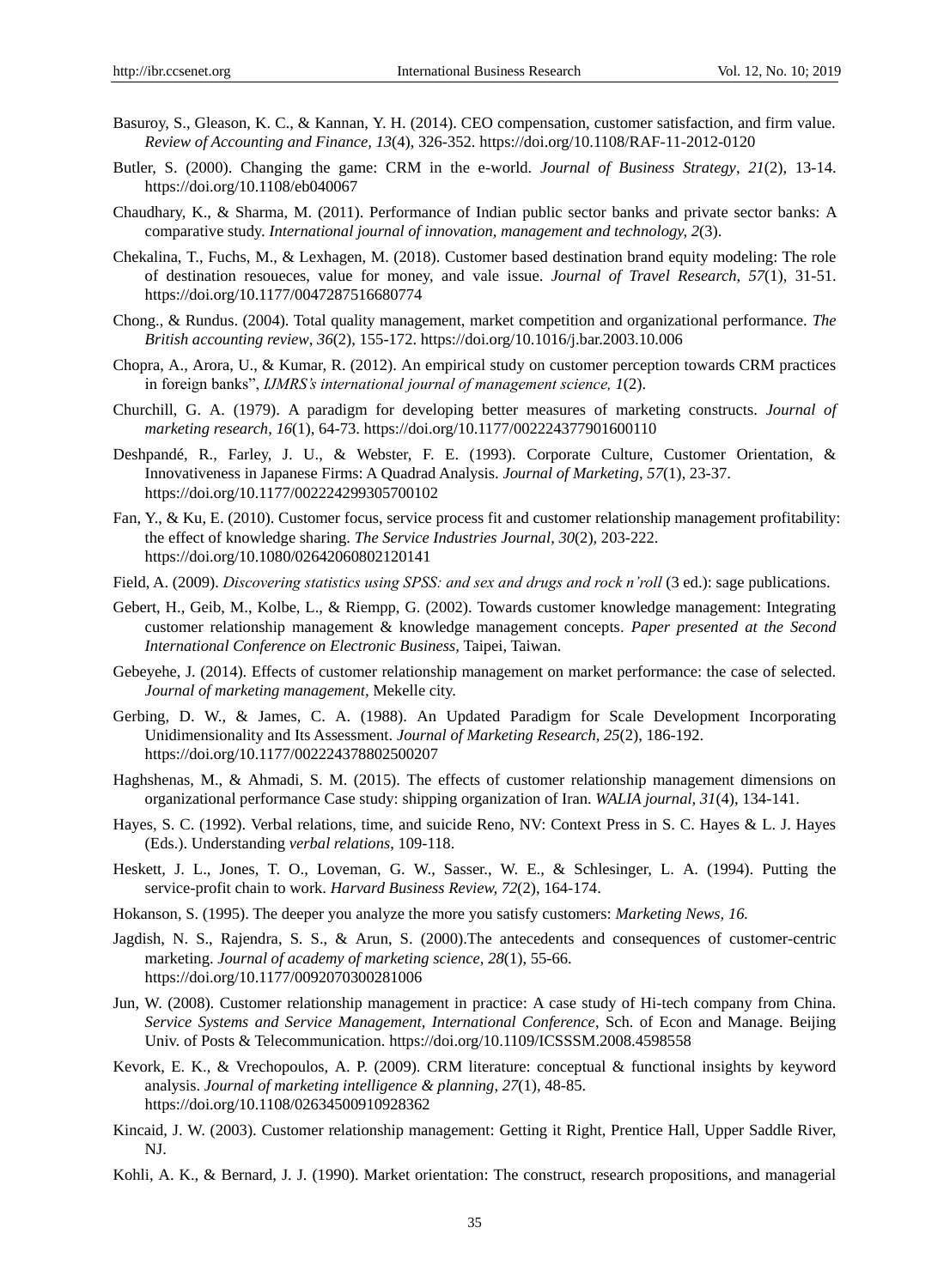implications. *Journal of marketing*, *54*(4), 1-18. https://doi.org/10.1177/002224299005400201

- Ku, C. S. E. (2010). The impact of customer relationship management through implementation of information systems. Journal of *Total Quality Management*, *21*(11), 1085-1102. https://doi.org/10.1080/14783360903250514
- Langerak, F., & Peter, C. V. (2003). Strategically Embedding CRM. *Business Strategy Review, 14*(4), 73-80. https://doi.org/10.1111/j..2003.00289.x
- Linda, L. L., & Mohammed, N A. (2018). Librarians Learning from the Retail Sector: Reaching Out to Online Learners Using Customer Relationship Management. *Journal of Arts and Social Sciences, 9*(3), 15-26. https://doi.org/10.24200/jass.vol9iss3pp15-26
- Lonial, S., & Raju, P. S. (2015). Impact of service attributes on customer satisfaction and loyalty in a healthcare context. *Leadership in Health Services, 28*(2), 149-166. https://doi.org/10.1108/LHS-12-2013-0045
- Lun, Z., Li, J. L., & Wang, Y. Y. (2008). Customer relationship management system framework design of Beijing rural commercial bank. *In IEEE international conference on service operations & logistics and informatics,*  97-101.
- Manzuma-Ndaaba, N., Harada, Y., Romle, A., & Shamsudin, A. (2016). Cognitive, Affective and Conative Loyalty in Higher Education Marketing: Proposed Model for Emerging Destinations. *International Review of Management and Marketing, 6*(S4), 168-175.
- Mechinda, P., & Patterson, P. G. (2011). The impact of service climate & service provider personality on employees' customer-oriented behavior in a high-contact setting. *Journal of Services Marketing*, *25*(2), 101-113. https://doi.org/10.1108/08876041111119822
- Mihelis, G., Grigoroudis, E., Siskos, Y., Politis., Y., & Malandrakis, Y. (2011). Customer satisfaction measurement in banks private banking sector. Commercial Bank of Greece.
- Molina, A., Martin, C., David, E., & Agueda. (2007). Relational benefits and customer satisfaction in retail banking, Emerald. https://doi.org/10.1108/02652320710754033
- Muhammad, F., Saeed, M., Valliappan, R. K., Ramanathan, K., & Abdul, Q. (2019). Measuring and Comparing the Desired and Actual Service Quality of Pakistan International Airline. *The Journal of Social Sciences Research, 5*(2), 484-490. https://doi.org/10.32861/jssr.52.484.490
- Nunnally, J. C. (1978). *Psychometric Theory,* New York: McGraw-Hill.
- Oluseye, O., Tairat, T., & Emmanuel, O. (2014). Customer Relationship Management Approach and Student Satisfaction in Higher Education Marketing. *Journal of Competitiveness*, *6*(3), 49-62. https://doi.org/10.7441/joc.2014.03.04
- Parasuraman, A., Zeithalm, V., & Berry, L. (1988). A multiple item scale for measuring consumers perceptions of service quality. Retailing*,* 12-40.
- Payne, A., & Frow, P. (2005). The role of multichannel integration in customer relationship management. *Industrial Marketing Management*, *33*(6). https://doi.org/10.1016/j.indmarman.2004.02.002
- Peppard, J. (2000). Customer relationship management (CRM) in financial services. *European management journal*, *18*(3), 312-327. https://doi.org/10.1016/S0263-2373(00)00013-X
- Richards, K. A., & Jones, E. (2008). Customer relationship management: finding value drivers. *Industrial Marketing Management*, *37*(2), 120-130. https://doi.org/10.1016/j.indmarman.2006.08.005
- Rigo, G., Pedron, C., Caldeira, M., & Araújo, C. (2016). CRM Adoption in a Higher Education Institution. *Journal of Information Systems and Technology Management*, *13*(1), 45-60. https://doi.org/10.4301/S1807-17752016000100003
- Rostami, A. R., Valmohammadi, C., & Yousefpoor, J. (2014). The relationship between customer satisfaction and customer relationship management system; a case study of Ghavamin Bank. *Industrial and Commercial Training, 46*(4), 220-227. https://doi.org/10.1108/ICT-10-2013-0067
- Saeed, A. B., & Haslinda, H. (2017). Impact of customer relationship management (CRM) on customer satisfaction and loyalty: A systematic review. Issue (1), 86-107

Schneider, B., & Bowen, D. E. (1995). Winning the Service Game. Boston, MA: Harvard Business School Press.

Shifera, B. (2011). The Impact of Relationship Marketing on Customer Loyalty (The Case of Bank of Abyssinia).